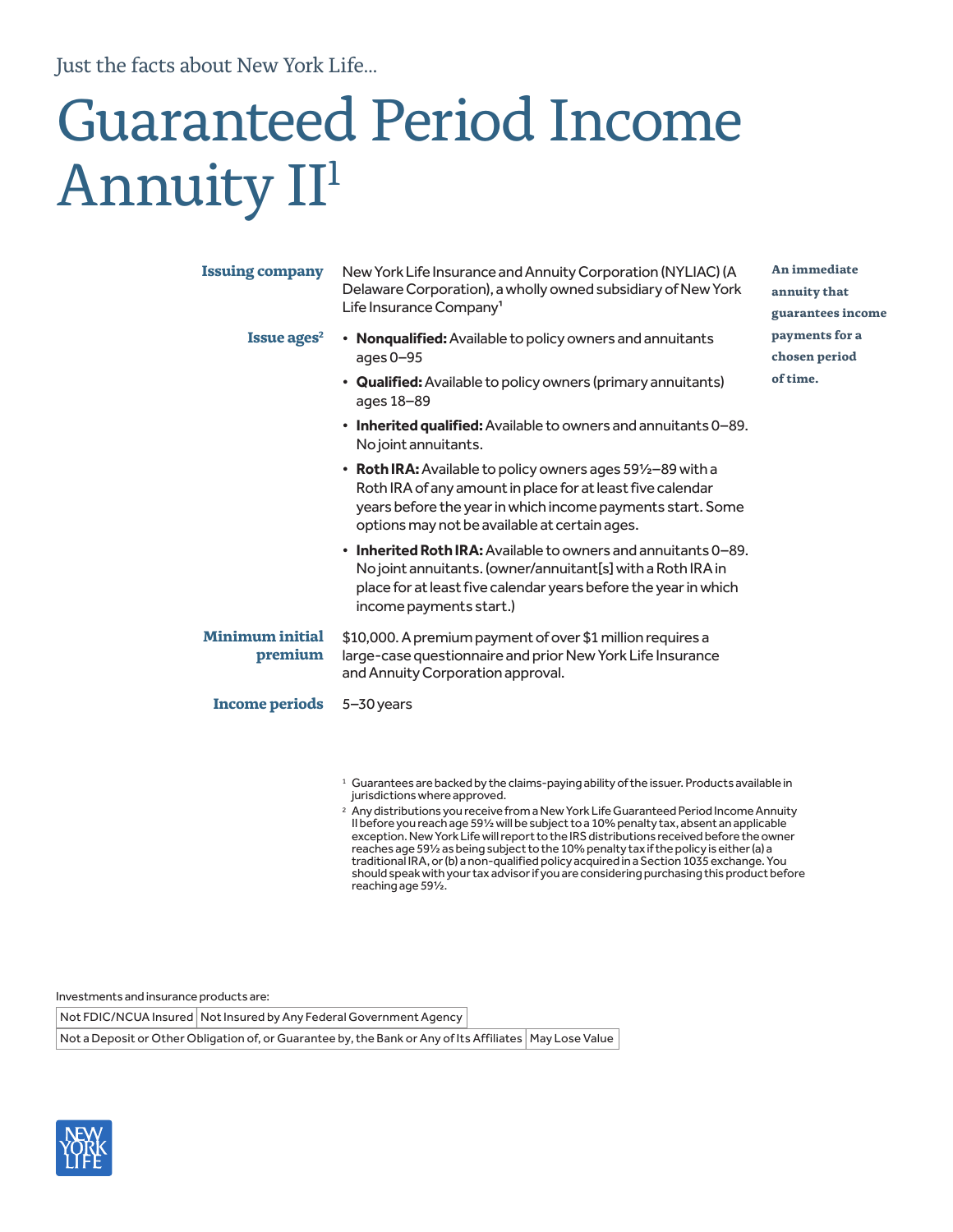### **Special features Annual Increase Option**

- Allows most policy owners to have initial income start lower, but payments increase each year by any whole number percentage from 1% to 10% (depending on percentage chosen) for the life of the policy. Structuring payments this way may help neutralize the impact of inflation as living expenses increase over time.
- Policy owner must be at least age 59½ at the time of first payment.

# Must be elected at issue. **Payment Acceleration (for non-qualified policies with monthly payments)**

• Allows policy owner, after age 59½, to receive the next scheduled payment, along with two subsequent payments—for a total of three months of income payments paid all at once. When this option is exercised, income payments will not be paid for the next two months. May be exercised once during the life of the policy.

#### **Up to 100% Cash Withdrawal feature3**

- Allows policy owners, after age 59½, to withdraw up to 100% of the discounted value of the remaining guaranteed payments at any time within the guaranteed payment period.
- Once this option is exercised, all future income payments through the end of the guaranteed payment period will be reduced by the withdrawal percentage elected.
- Available on non-qualified and qualified policies.
- May be exercised once.

## **Taxation of withdrawals (fully taxable)**

Withdrawals made using the Payment Acceleration feature and Cash Withdrawal feature will be reported to the Internal Revenue Service (IRS) as fully taxable (unless you are exercising a 100% cash withdrawal).<sup>4</sup> In addition, penalty taxes may apply in certain circumstances as a result of exercising a withdrawal feature under an immediate annuity.<sup>5</sup> Please consult with a professional tax advisor.

- <sup>3</sup> The cash withdrawal amount is subject to an Interest Rate Change Adjustment that will increase or decrease the withdrawal amount based on the change in interest rates, as measured by the 10-Year Constant Maturity Treasury Index (CMT), between the time you purchase your policy and the time you elect to receive the cash withdrawal. The withdrawal is not 100% of the original purchase payment and is generally less than this value. Instead, it is based on the present value of the future guaranteed payments on the policy at the time of withdrawal.
- <sup>4</sup> The federal income tax treatment of an immediate annuity that contains a withdrawal feature, such as the Payment Acceleration and the Cash Withdrawal features, is uncertain, and the IRS may determine that the taxable amount of the annuity payments and/or withdrawals received for any year is different than the amount reported by New York Life. For non-qualified policies, the exercise of a withdrawal feature may extend the period over which a policy owner may recover the investment in the contract, and may limit the policy owner's ability to fully recover the investment in the contract over the annuity payment period because of the reduction or elimination of future annuity payments—unless a 100% cash withdrawal is exercised, in which case no further payments will be made, and the amount received would only be taxable to the extent it exceeds the remaining investment in the contract. The policy owner should consult with his or her own tax advisor prior to exercising a withdrawal feature under an immediate annuity.
- $5$  If the policy owner purchases a policy with a withdrawal feature, such as the Payment Acceleration and the Cash Withdrawal features, before age 59½ and exercises the features within five years from the date of the first annuity payment (and after the policy owner has attained age 59½), then a 10% penalty tax (plus interest) may be imposed retroactively on any annuity payments received before the policy owner attained age 59½. The 10% penalty tax would be in addition to the ordinary income tax on the taxable amount of the lump-sum withdrawal. The policy owner should consult with his or her own tax advisor prior to exercising a withdrawal feature under an immediate annuity.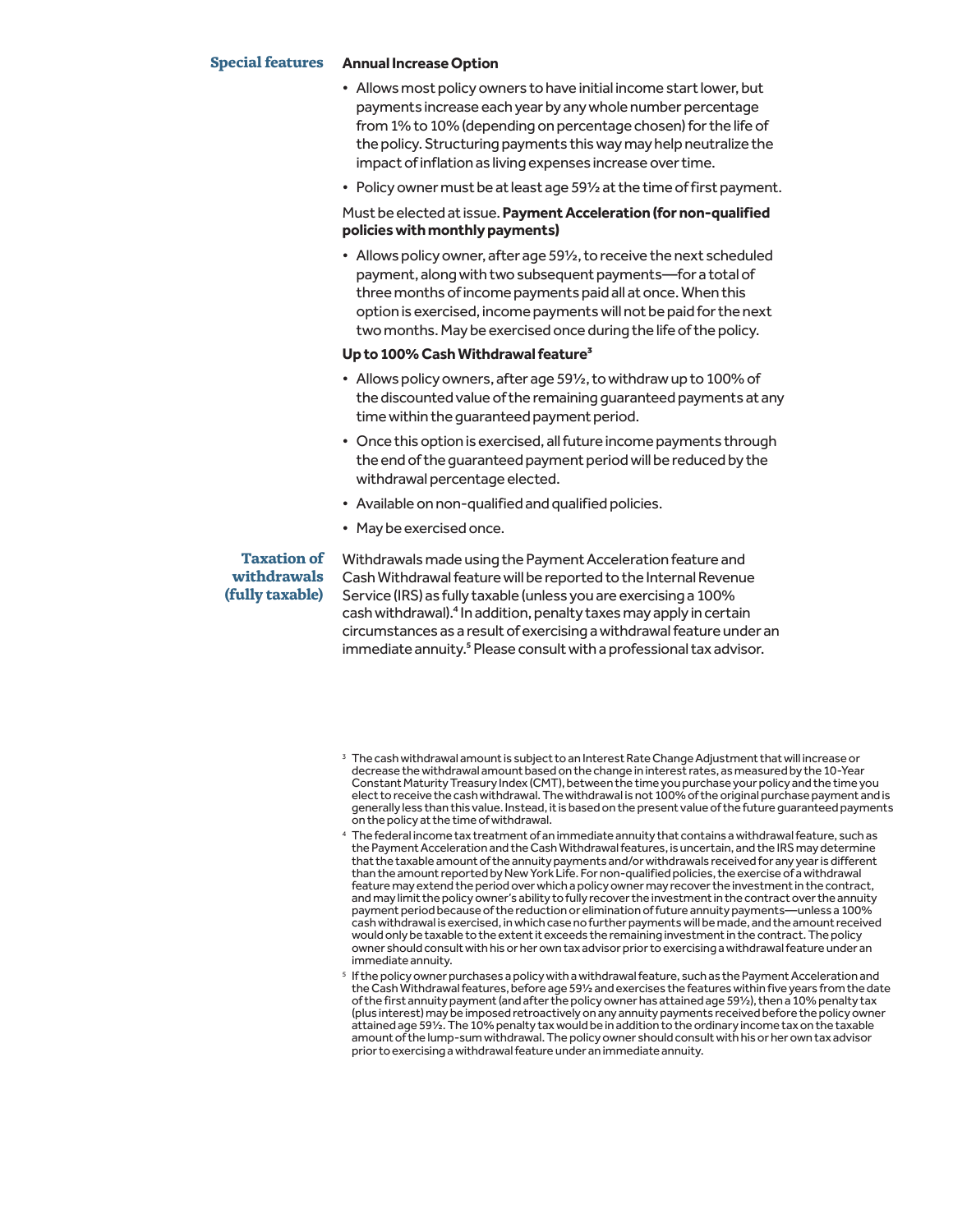| <b>Payment modes</b><br>and payment<br>start date | • Monthly, quarterly, semiannually, or annually                                                                                                                                                                               |
|---------------------------------------------------|-------------------------------------------------------------------------------------------------------------------------------------------------------------------------------------------------------------------------------|
|                                                   | • Payments generally begin one mode (month, quarter, etc.) after the<br>policy date. The policy owner may choose a different payment start<br>date; however, payments must begin within one year of the policy<br>date.       |
| <b>Surrenders</b>                                 | • Policy may not be surrendered.                                                                                                                                                                                              |
|                                                   | • There is no cash value under this policy.                                                                                                                                                                                   |
| <b>Benefits to</b><br><b>beneficiaries</b>        | Upon the annuitant's death, beneficiaries will receive payments for the duration of the<br>fixed period.                                                                                                                      |
|                                                   | • Beneficiaries may have the right to commute the policy's value (if requested by the<br>owner prior to the death of the annuitant). Commuted value amounts are always<br>less than the sum of the remaining future payments. |
| For more<br>information                           | Talk to your representative today about your current situation to find out how the<br>New York Life Guaranteed Period Income Annuity II can fit into your strategy.                                                           |

For most jurisdictions, the policy form number for the New York Life Guaranteed Period Income Annuity II is ICC11-P112. State variations may apply.